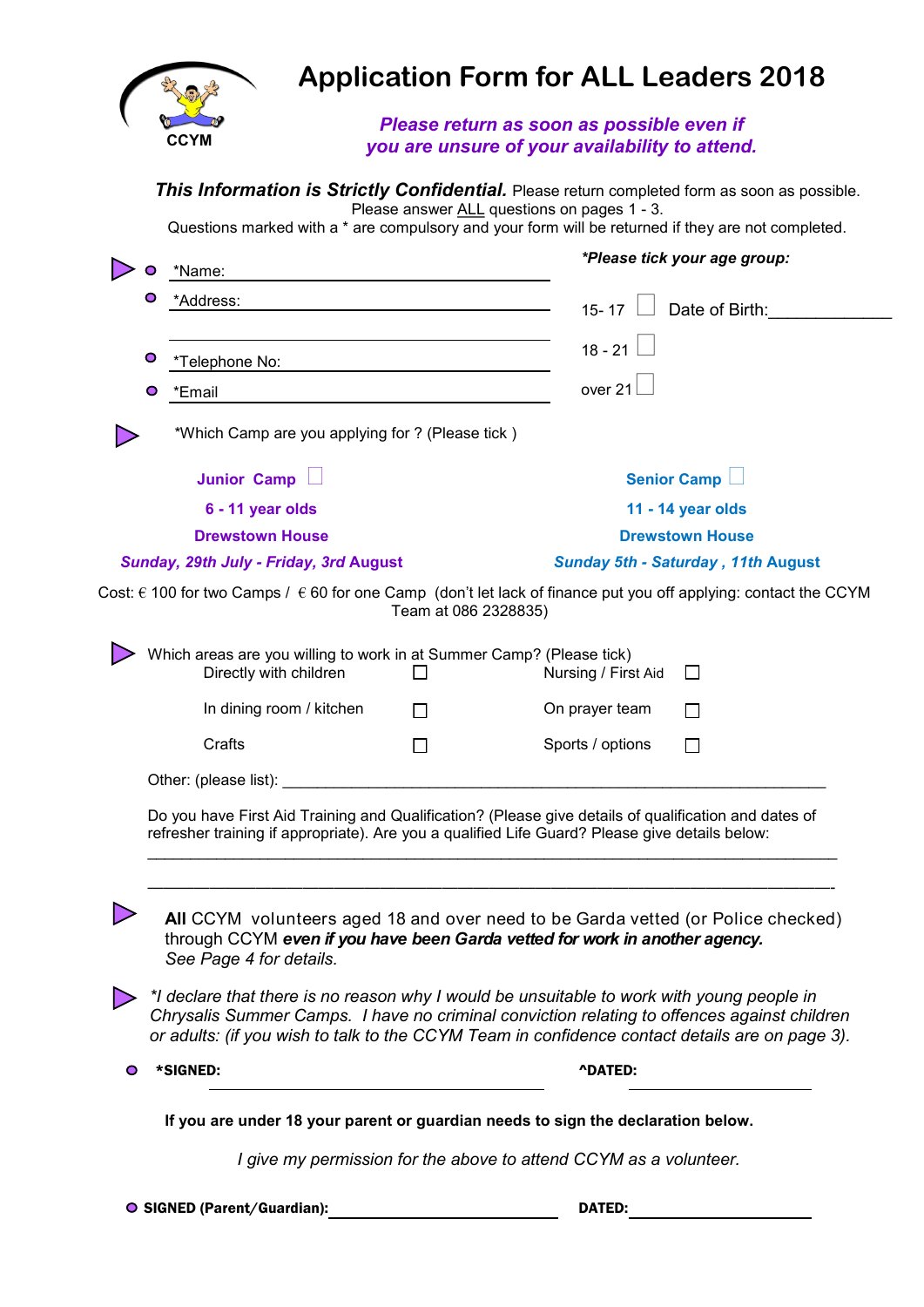

● Have you ever taken illegal drugs?

| .          | 1 N V     |  |
|------------|-----------|--|
| <b>YES</b> | <b>NO</b> |  |
| <b>YES</b> | <b>NO</b> |  |
| <b>YES</b> | <b>NO</b> |  |

If you answered 'yes to any of the above questions please outline when this happened (i.e. in the last three months, in the last year, over a year ago) and the circumstances involved:



\*Please outline any additional information you would like to give including any health issues - if you do come to camp as a Leader we want to ensure your safety &comfort as well as the children! \*Could your health issues impact on your work in CCYM summer camps?

*CCYM are required to ask all volunteers for documentation to validate their identity. If you are over 18 years of age please provide two documents. These can include a photocopy of your passport / driver's licence / medical card / student ID / employment card etc. At least one of the documents provided must contain a photograph. If you are under 18 years of age one document containing your photograph should be provided.* 

*Thank you if you have already provided this!*

<sup>\*</sup> If coming to Camp what do you want to get for yourself? What do you want for the children?

In CCYM we ask our volunteers to be aware of the impact of their work with children during and after the summer camps. For this reason we ask leaders to be careful about what they put up on Facebook or any other Social Media outlet in order to protect the children who attend CCYM. Contact between leaders and campers can only be through the CCYM Facebook or Website.

\*I agree to this CCYM rule: Yes  $\Box$  No  $\Box$ 

\*Please outline any previous experience of working with children or teenagers:

\*In your own words describe if you have asked for / received inside life from Jesus or if you are still searching for Him. Please give details.

\*I confirm that all of the above information I have given on this form is accurate.

**SIGNED: DATED: DATED:**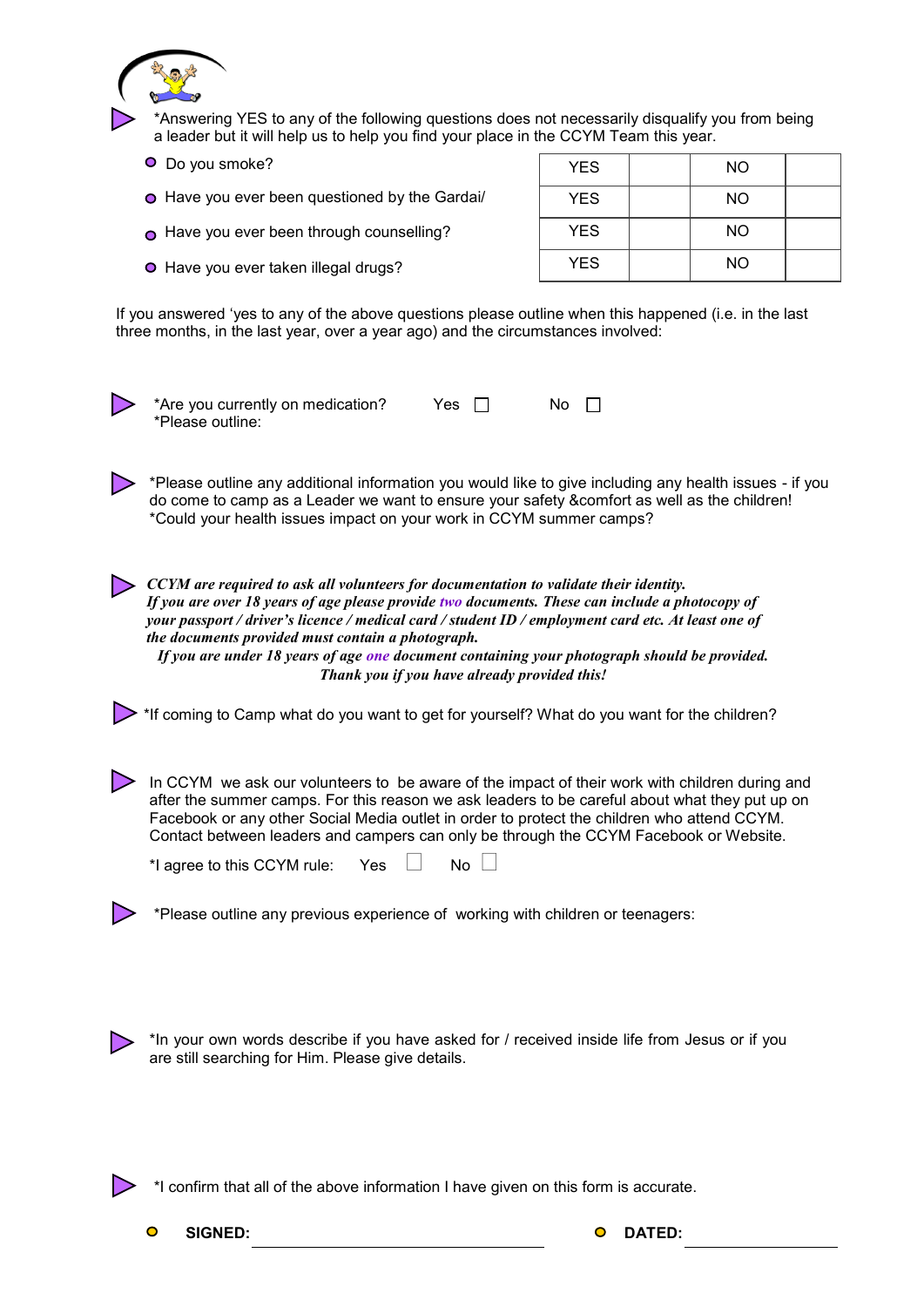

## **REFERENCES & REFEREES**

In order to fulfil the CCYM Child Protection Policy we ask *all* leaders to submit the names and contact details of 2 referees.

For Junior Leaders we ask that one of the references is from your school, college or training centre where possible, and we enclose a reference form for you to give to a Principal or teacher before the end of term with a stamped addressed envelope so they can return the reference directly to CCYM. Your second reference request form will be sent directly to the second named referee as listed below.

If you are struggling to get 2 references please contact us on Facebook (Private Message) or the CCYM mobile phone 086 232 8835. You can also contact us on www.ccymweb.com

CCYM accept references from a wide range of sources including churches, youth groups, sporting groups, employers, community leaders etc. References from relatives are not normally accepted.

*\*Please give the name of two people in leadership that you are asking for a reference. Please don't use anyone from the CCYM leadership team (unless you work with them outside CCYM)*

*\*Please give exact addresses and telephone numbers & email addresses.* 

| Ω         | *Name:            | $\bullet$ *Name:  |
|-----------|-------------------|-------------------|
|           | O *Address:       | O *Address:       |
|           | O Telephone No.   | O Telephone No.   |
| $\bullet$ | *Position:        | O *Position:      |
|           | $\bullet$ *EMAIL: | $\bullet$ *EMAIL: |

**If you have not been through Garda vetting or Police checks through CCYM please complete the information sheet overleaf and email to Margy Boyle at: margyboyle.mb@gmail.com.**

- \*I agree to abide by the Principles of Leadership as outlined in the Leader's Contract and the CCYM Child Protection Policy, if I am accepted as a leader at Camp.
- \*I also confirm that all of the above information I have given on the form is accurate.

**SIGNED: DATED: DATED: DATED: DATED:**  $\bullet$ 

Thank you for completing this Application Form. Please return it as soon as possible.



**www.facebook.com/ccymireland** 

**www.ccymweb.com**

**CCYM Contact Number: 086 232 8835**